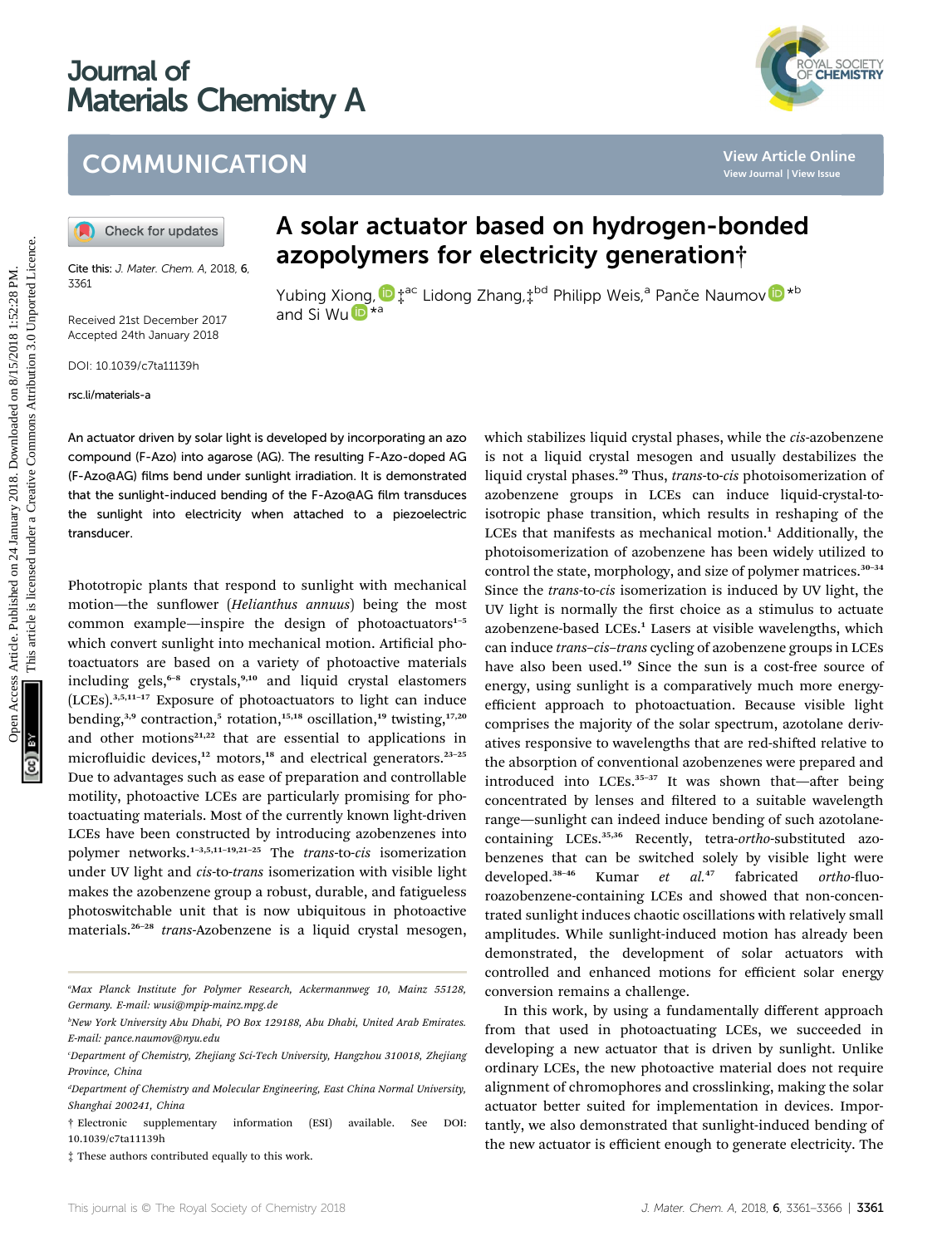actuator (F-Azo@AG) was fabricated by introducing 2,2′,6,6′tetrafluoro-4,4'-diacetamidoazobenzene (F-Azo) into agarose (AG) as the matrix (Fig. 1). The absorption spectrum of F-Azo overlaps with the solar spectrum better than the azobenzene (Fig. S1†) and its photoisomerization can be induced with sunlight. AG was used as the matrix based on previous results showing that when combined with photoswitchable molecules such as 1,4-bis(para-hydroxystyryl)benzene or azobenzene derivatives, AG is a mechanically compliant matrix that can be efficiently actuated.20,22 The hydrogen bonding network of AG provides both moderate mechanical strength and softness required for photoactuation. Furthermore, the F-Azo@AG film was coupled to a polyvinylidene difluoride (PVDF) film that acts as a piezoelectric transducer (Fig. 1). PVDF is a dielectric material capable of generating electric current when subjected to external mechanical force.<sup>48-50</sup> Upon irradiation with sunlight, the bending of the F-Azo@AG film drives bending of the PVDF piezoelectric transducer, resulting in generation of electricity.

F-Azo was synthesized by coupling 2,6-difluoro-4-bromoaniline followed by substitution with acetamide (for details, see the ESI, Fig. S2†).<sup>39</sup> The *trans* isomer of F-Azo has a  $\pi$ - $\pi$ <sup>\*</sup> absorption band in the UV region and an  $n-\pi^*$  band in the visible region (Fig. 2b). Thus, F-Azo can absorb sunlight from the UV region to around 600 nm in the visible range. When compared to azobenzene, F-Azo has a more intense and red-shifted absorption band in the visible range (Fig. S1†), making F-Azo a better suited chromophore for sunlight harvesting.

The photoisomerization was also quantitatively studied using <sup>1</sup>H NMR spectroscopy (Fig. 2c). The signals of F-Azo at



Fig. 1 Schematic illustration of the conversion of sunlight into electric power by combining a solar actuator with a piezoelectric transducer. The solar actuator is a supramolecular film of the sunlight-responsive azo compound (F-Azo) hydrogen-bonded with the agarose (AG) matrix. The piezoelectric transducer is polyvinylidene difluoride (PVDF). The bending of the actuator under solar irradiation leads to bending of the piezoelectric transducer and subsequent generation of electricity.

10.65, 7.50 and 2.12 ppm are ascribed to H 1, 2, and 3, respectively (Fig. 2a). After F-Azo was irradiated with green light (530 nm, 4.94 mW cm<sup>-2</sup>), three new signals of the *cis* isomer at 10.48, 7.33, 2.05 ppm appeared. Integration showed that  $\sim$ 75% of the molecules exist as the *cis* isomer in the photostationary state. Subsequent irradiation with blue light (470 nm, 2.23 mW cm<sup>-2</sup>) reduced the *cis* content to  $\sim$ 44% at the photostationary state. Because both *trans* and *cis* isomers absorb blue light, the concomitant trans-to-cis and cis-to-trans isomerization induced by blue light resulted in a mixture of the isomers. Complete cis-to-trans isomerization was accomplished by heating the sample at 90 $\degree$ C for 30 min. Interestingly, approximately 62% cis isomer was obtained when trans-F-Azo was irradiated with a solar simulator to a photostationary state, which indicated that sunlight can induce trans-to-cis isomerization of F-Azo.

Encouraged by this result, we introduced F-Azo into the AG matrix to prepare a solar actuator F-Azo@AG which contains  $\sim$ 1.1 wt% F-Azo. When more F-Azo is introduced, it will crystallize in the AG matrix. As a result, the bending of the film will be weakened. The F-Azo@AG films were prepared by mixing F-Azo and AG in N,N-dimethyl formamide, casting the mixture on glass slides, and drying at room temperature over two days. Free-standing F-Azo@AG films were obtained by peeling the films off the glass substrates and stored in a desiccator. Firstly, the film was measured using UV spectroscopy. As illustrated in Fig. S3,† the trans absorption decreased and the cis absorption increased simultaneously when the film was illuminated by green light. The F-Azo@AG film was also examined using a solar simulator. As shown in Fig.  $S4$ , $\dagger$  the *trans* absorption of the film attenuated when it was exposed to the solar simulator. The results demonstrated that the trans-to-cis isomerization of F-Azo in the film could be achieved under the irradiation of green light and solar simulator. The motion of a free-standing F-Azo@AG film (20 mm  $\times$  20 mm  $\times$  40 µm) was studied by exposing the film to light from a solar simulator (Fig. 3a and Movie  $1\dagger$ ). The film responded by bending along its centreline with small oscillations. The film bends towards the sunlight and is thus phototropic. After irradiation for a few seconds, the film reached maximal deflection with only small amplitude oscillations. Subsequently, the film was flipped and its reverse side was exposed to light from the solar simulator (Fig. 3a(IV)). The film unbent until it became nearly flat (Fig. 3a(VI)), and then bent towards the sunlight (Fig. 3a(VII)). The result confirms that sunlight can indeed induce bending of the F-Azo@AG film. Journal of Muterials Chemistry Articles. Published on 24 As<sup>c</sup> 1005, 7.50 and 2.11 ppm are ascieled of 11, 2, and 3, respect<br>terminomials common access Article is licensed under published on 11, 2, and 3, respect the publ

> The mechanism of operation of AG-based actuators is qualitatively different from that of LCEs. It is well known that the orientation of liquid crystal mesogens controls the bending of LCEs.<sup>1,3</sup> In contrast, the F-Azo@AG film was dark under polarized light, indicating that F-Azo is distributed homogeneously in the AG matrix and does not have any preferred orientation (Fig. S5†).

> The bending of AG-based actuators is usually affected by their shapes, imperfections in the fabrication process, and creases on the actuators. Previous work has shown that the shape of AG-based actuators is the primary factor that determines their bending performance.<sup>20,22</sup> To investigate these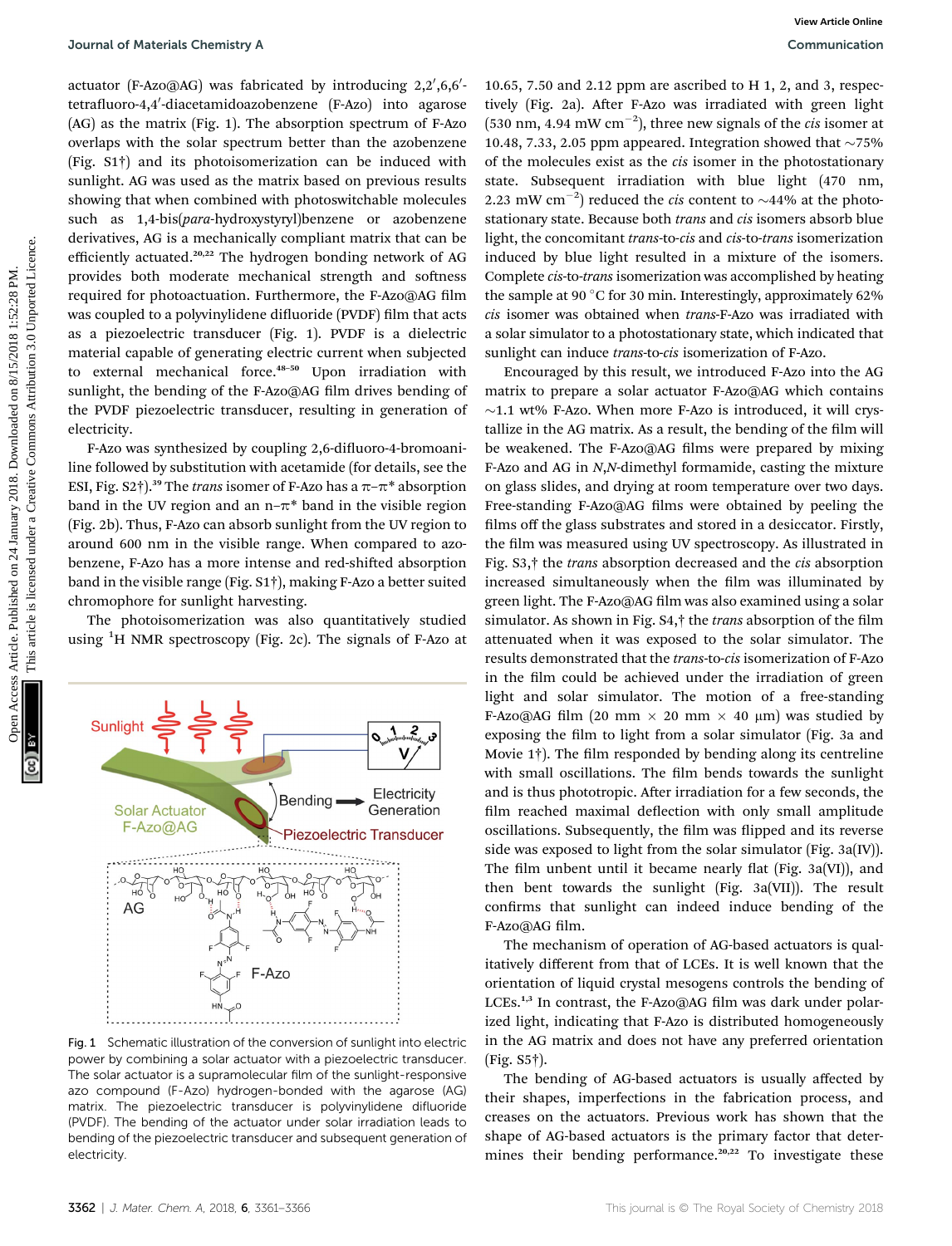

Fig. 2 (a) Photoisomerization of F-Azo. (b) UV-vis absorption spectra of F-Azo in DMSO before irradiation and after irradiation with green light (530 nm, 4.94 mW cm<sup>-2</sup>) for 1 min, 2 min, and 8 min. (c) <sup>1</sup>H NMR spectra (DMSO-d<sub>6</sub>) of F-Azo under different treatments (from top to down): 100% trans F-Azo; after green light (530 nm, 4.94 mW cm $^{-2}$ ) irradiation to the photostationary state; after blue light (470 nm, 2.23 mW cm $^{-2}$ ) irradiation to the photostationary state; after heating at 90 °C for 30 min; after the irradiation with sunlight from a solar simulator (76.6 mW cm $^{-2}$ ) to the photostationary state. The hydrogens on *trans* and *cis* F-Azo are labelled with 1, 2, 3, 1', 2', and 3'.

effects, the response to sunlight of F-Azo@AG films with different shapes were studied. F-Azo@AG films were cut into strips with a fixed length and different widths (length, 7 mm; width, 1, 3, or 5 mm) and clamped using a support (Fig. 3b). Their bending performance under simulated sunlight (76.6 mW  $\text{cm}^{-2}$ ) was quantified (Fig. 3c and Movies 2-4†). The bending rate of the 1 mm-wide strip was the fastest and its tip deflection was also the largest. As the width of the strip increased to 3 and 5 mm, the bending rate and tip deflection

gradually reduced. This result shows that the bending of F-Azo@AG strips is dependent on their shape. When the width increases, the aspect ratio decreases as the short side of the strip becomes close in length to the long side. The stress for bending along the longitudinal direction becomes comparable to that along the transverse direction. The strip has a tendency to bend and oscillate in both the longitudinal and the transverse directions. Although fixing of one end of the 5 mm-wide strip using a clamp hindered its motion along the longitudinal



Fig. 3 (a) Snapshots of sunlight-driven bending of a F-Azo@AG film (20 mm  $\times$  20 mm  $\times$  40 µm). From (I) to (III), the film was irradiated using a solar simulator from the top. At stage (IV), the film was flipped over. From (V) to (VII), the reverse side of the film was illuminated by the solar simulator (76.6 mW cm<sup>-2</sup>). (b) Setup used for quantification of the bending of F-Azo@AG strips under light from a solar simulator. (c) Effects of the width of the F-Azo@AG strips on their bending performance under light from a solar simulator (76.6 mW cm $^{-2}$ ). The length of the strips is 7 mm and their widths are 1, 3, and 5 mm, respectively. (d) Bending performances of 7 mm  $\times$  1 mm F-Azo@AG strips under different sunlight intensities. The thicknesses of the strips are  $\sim$ 40  $\mu$ m. Insets in panels (c) and (d) show the snapshots of the strips before and after irradiation. The snapshots were taken from Movies 1–7 in the ESI.†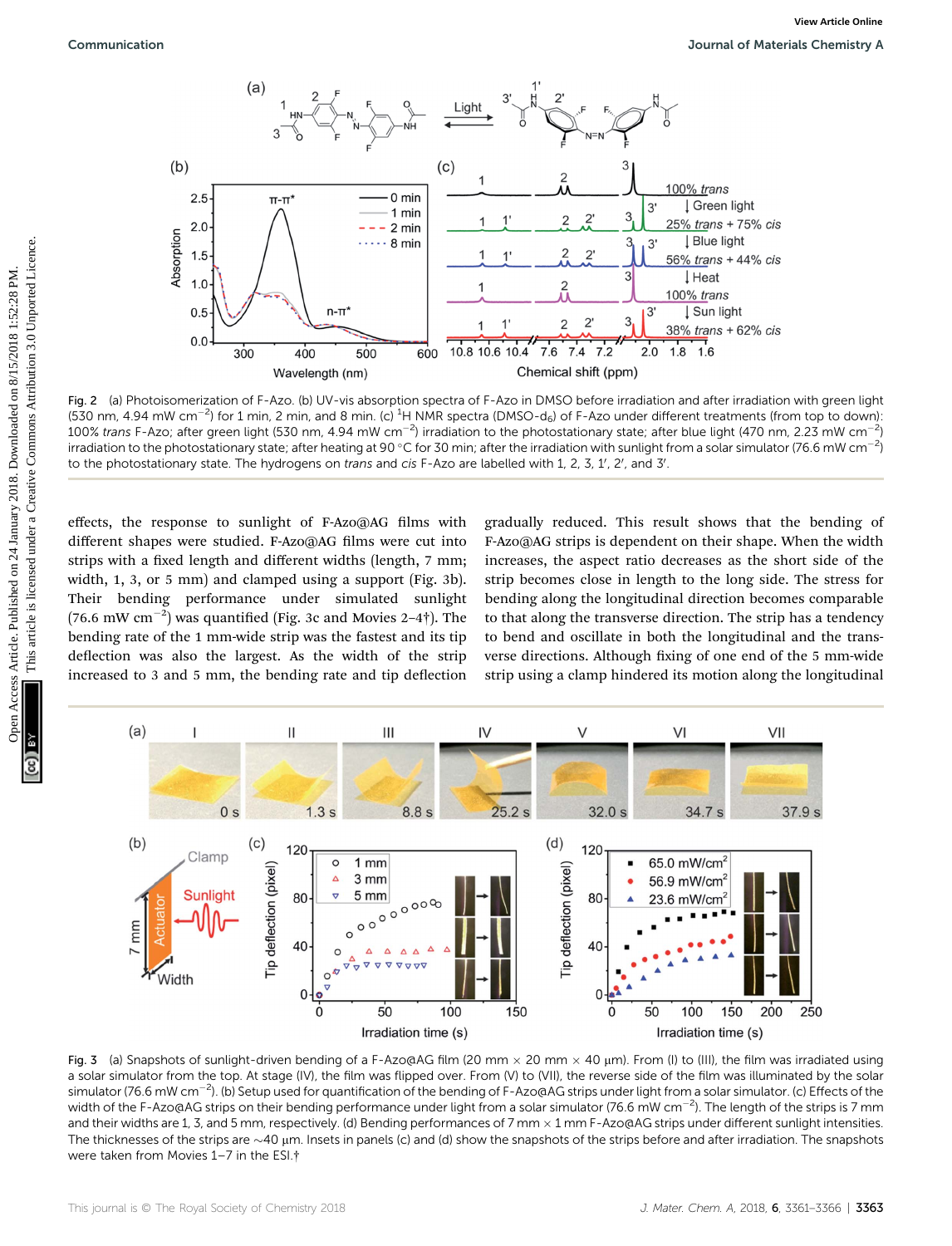

Fig. 4 Snapshots of bending of F-Azo@AG films (40 mm  $\times$  5 mm  $\times$  $30 \mu m$ ) induced by (a) green light (530 nm) and (b) blue light (470 nm). The snapshots were taken from Movies 9 and 10 in the ESI.† The arrows show the irradiation direction.

direction, the motion of the 5 mm-wide strip under irradiation was irregular (Movie 4†). This result shows that the bending performance of F-Azo@AG actuators can be controlled by changing their shape.

The bending performance of F-Azo@AG actuators can also be controlled by adjusting the light intensity. The bending performances of F-Azo@AG strip (7 mm  $\times$  1 mm  $\times$  40 µm) was studied by irradiation with simulated sunlight with different intensities (Fig. 3d and Movies 5–7†). When the light intensity was increased, the bending rate and the tip deflection also increased. This result shows that higher light intensity stimulates more pronounced optomechanical response.

To understand the mechanism of sunlight-induced motility, an AG film without F-Azo was irradiated with sunlight and its response was observed as a control (Fig. S6 and Movie 8†). Irradiation of the AG film induced very small oscillations (tip deflection  $\leq$  3 pixels). However, no bending was observed. This result confirms that the bending of the hybrid films is due to the presence of F-Azo. The minor oscillations reflect temporal instability which could be due to strains caused by photothermal effects. A comparison with earlier studies sheds some light on these effects. Although the motility of many azobenzene-based LCEs is due to a transition of the liquid crystal phase to the isotropic phase based on trans-to-cis photoisomerization,<sup>18</sup> photothermal effects cannot be excluded. For

example, Zhao's group reported photoinduced contraction of LCEs originating from both photoisomerization of azobenzene and a photothermal effect.<sup>15</sup> Priimägi and collaborators demonstrated that LCEs doped with an azo dye showed photoinduced bending due to a photothermal effect.<sup>51</sup> To assess the photothermal effects, the F-Azo@AG film was studied using an infrared thermometer. Irradiating a F-Azo@AG film with simulated sunlight at 76.6 mW  $cm^{-2}$  increased the sample temperature by 3 °C (Fig. S7 $\dagger$ ). Our previous work has shown that direct heating of AG-based actuators of up to  $6^{\circ}$ C does not result in bending.<sup>20,22</sup> Importantly, irradiating the AG film did not result in bending (Fig. S6 and Movie 8†). Taken together, these results discredit the photothermal effects in F-Azo@AG as a major contributor to the motion of the film.

We verified the effects of photoisomerization by irradiating F-Azo@AG film with light of different wavelengths (Fig. 4, Movies 9 and 10†). Irradiating the F-Azo@AG film with green light ( $\lambda = 530$  nm, 16.5 mW cm<sup>-2</sup>) for 18 s resulted in a bending angle of  $52^{\circ}$  (Fig. 4a and Movie 9†). The bent film was unable to straighten to the initial state spontaneously, suggesting that bending is due to the existence of the cis form. In contrast, exposure of the F-Azo@AG film to blue light (14.8 mW  $\rm cm^{-2})$  for 81 s resulted in a bending angle of  $15^{\circ}$  (Fig. 4b and Movie 10†). The bending induced with blue light was slower and had smaller amplitude than when induced with green light. Although F-Azo can absorb more blue light than green light (Fig. 2b), the trans-to-cis isomerization is more efficiently induced with green light (Fig. 2c). The wavelength-dependent bending reveals that more efficient trans–cis isomerization leads to more efficient bending. These results also suggest that the photoisomerization plays an important role in the bending of F-Azo@AG, although the photothermal effect may synergistically induce some motion. The actual mechanism by which the hydrogen bonding network mediates the transfer of a momentum from the photoswitchable chromophores to the matrix within the reported AG-based actuators remains unclear and is a subject of ongoing research. Sources Articles Chemistry Article 2018.<br>
The comparison of the comparison of the comparison of the comparison of the common access Article is licensed under a creative Common and the common access Article is licensed und

> The most immediate application of sunlight-induced motions is conversion of solar light into another, useful form of energy. For this purpose, an F-Azo@AG film was mechanically coupled with a PVDF piezoelectric transducer (Fig. 5a). A weight



Fig. 5 Sunlight-induced actuation for electricity generation. (a) Schematic illustration of the device used for solar energy conversion. When the solar simulator is switched on, the instant bending moment of the actuator is transferred to the PVDF piezoelectric transducer, where the mechanical energy is converted into electric energy. (b) Open-circuit voltage signals are generated by the device at the sunlight exposure interval of every 3 s. (c) Open-circuit voltage signals showing continuous generation of electricity when the light from the solar simulator was kept on continuously for 6 s (highlighted with dashed lines).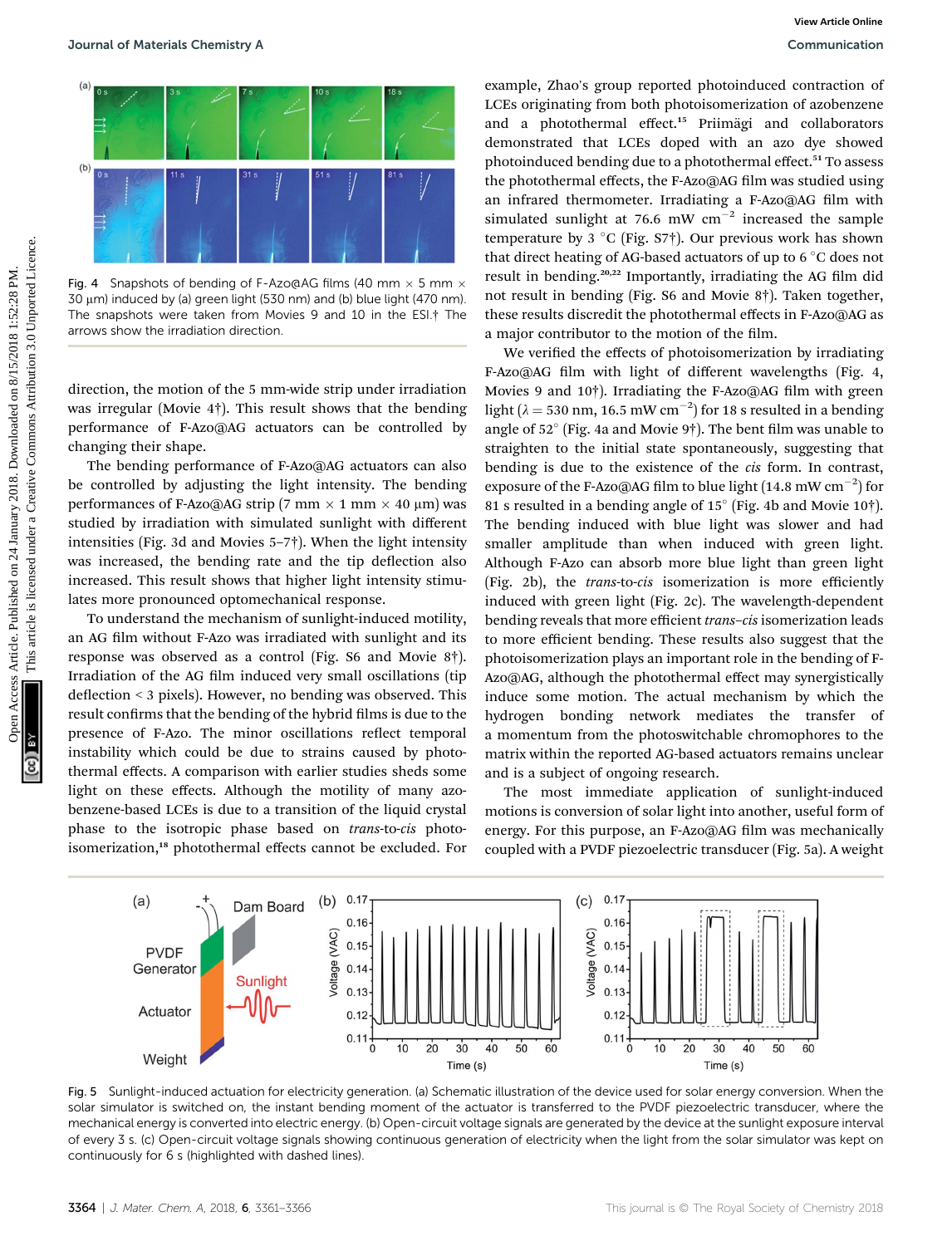was attached to the bottom of the F-Azo@AG film, which stabilized the vibration of the generator. Tensile testing (Fig. S8†) confirmed that F-Azo@AG film was hard enough to transfer the photostress to the PVDF piezoelectric transducer. F-Azo@AG film was also analyzed using a differential scanning calorimeter (DSC). As illustrated in Fig. S9,† no endothermic melting peaks could be observed in the curves before and after light irradiation. The results demonstrated that there were no F-Azo crystals in the AG matrix, *i.e.* F-Azo was homogeneously dispersed in the AG matrix. When the film was exposed briefly to solar light, it instantly generated a bending movement that was transferred to the PVDF generator, resulting in an opencircuit alternating voltage signal. When the solar simulator was switched on in an interval of every 3 s, alternating voltage signals were generated with the same interval (Fig. 5b). To test if sunlight could drive the device for continuous generation of alternating voltage signal, the solar simulator was switched on for 6 s. A stable alternating voltage signal of 0.164 V was generated continuously for 6 s, indicating that the electricity generation could be accurately controlled by controlling the sunlight exposure time (Fig. 5c, dashed lines). A control experiment performed in the dark confirmed that the electricity generation is due to photoactuation (Fig. S10†). Communication<br>
Search on 24 January 2018. Dependent on 24 January 2018. Dependent on 24 January 2018. The method of the properties on 8/15/2018 (The method of the properties are compared the method of the properties are t

#### Conclusions

In summary, a novel solar actuator F-Azo@AG was fabricated by introducing sunlight-responsive F-Azo into the AG matrix. Sunlight can efficiently induce bending of the actuator. To demonstrate the use of F-Azo@AG for solar energy conversion, F-Azo@AG film and a piezoelectric transducer were coupled into an electrical generator which converts the sunlight-driven motion of F-Azo@AG into electricity. The design principle for F-Azo@AG is fundamentally different from that of LCEs; notably, F-Azo@AG does not require prealignment of the chromophores and crosslinking, which facilitates the fabrication of devices. Compared with a humidity-driven electricity generator based on  $AG<sub>20,22</sub>$  the solar actuator operates in a dry environment, which can be easily accomplished with simple electronics without hazards with short circuits. The main asset of the F-Azo@AG actuator, however, is its ability to harness solar energy. Within a broader context, this work provides a new strategy for designing solar actuators and demonstrates the application of actuators to solar energy conversion.

#### Conflicts of interest

There are no conflicts to declare.

#### Acknowledgements

This work was supported by the Deutsche Forschungsgemeinschaft (DFG, WU 787/2-1), National Natural Science Foundation of China (Grant No. 21774101, 21474080, 51603068), and Natural Science Foundation of Shanghai (Grant No. 17ZR1440600). This research was partially financially supported by the National Research Foundation of the UAE (UIRCA

2014-683) and with a Research Enhancement Fund from NYU Abu Dhabi. Dr Y. Xiong acknowledges the financial support by the CSC program. Open Access funding was provided by the Max Planck Society.

#### References

- 1 T. Ikeda, J. Mamiya and Y. Yu, Angew. Chem., Int. Ed., 2007, 46, 506–528.
- 2 D. Habault, H. Zhang and Y. Zhao, Chem. Soc. Rev., 2013, 42, 7244–7256.
- 3 Y. L. Yu, M. Nakano and T. Ikeda, Nature, 2003, 425, 145.
- 4 N. Hosono, T. Kajitani, T. Fukushima, K. Ito, S. Sasaki, M. Takata and T. Aida, Science, 2010, 330, 808–811.
- 5 H. Finkelmann, E. Nishikawa, G. G. Pereira and M. Warner, Phys. Rev. Lett., 2001, 87, 015501.
- 6 K. Iwaso, Y. Takashima and A. Harada, Nat. Chem., 2016, 8, 625–632.
- 7 Q. Li, G. Fuks, E. Moulin, M. Maaloum, M. Rawiso, I. Kulic, J. T. Foy and N. Giuseppone, Nat. Nanotechnol., 2015, 10, 161–165.
- 8 Z. Shi, P. Peng, D. Strohecker and Y. Liao, J. Am. Chem. Soc., 2011, 133, 14699–14703.
- 9 O. S. Bushuyev, A. Tomberg, T. Friščić and C. J. Barrett, J. Am. Chem. Soc., 2013, 135, 12556–12559.
- 10 N. K. Nath, L. Pejov, S. M. Nichols, C. Hu, N. Saleh, B. Kahr and P. Naumov, J. Am. Chem. Soc., 2014, 136, 2757–2766.
- 11 C. L. van Oosten, C. W. M. Bastiaansen and D. J. Broer, Nat. Mater., 2009, 8, 677–682.
- 12 J. A. Lv, Y. Liu, J. Wei, E. Chen, L. Qin and Y. Yu, Nature, 2016, 537, 179–184.
- 13 S. Palagi, A. G. Mark, S. Y. Reigh, K. Melde, T. Qiu, H. Zeng, C. Parmeggiani, D. Martella, A. Sanchez-Castillo, N. Kapernaum, F. Giesselmann, D. S. Wiersma, E. Lauga and P. Fischer, Nat. Mater., 2016, 15, 647–653.
- 14 E. Kizilkan, J. Strueben, A. Staubitz and S. N. Gorb, Science Robotics, 2017, 2, eaak9454.
- 15 X. Lu, S. Guo, X. Tong, H. Xia and Y. Zhao, Adv. Mater., 2017, 29, 1606467.
- 16 O. M. Wani, H. Zeng and A. Priimägi, Nat. Commun., 2017, 8, 15546.
- 17 S. Lamsaard, S. J. Aßhoff, B. Matt, T. Kudernac, J. J. L. M. Cornelissen, S. P. Fletcher and N. Katsonis, Nat. Chem., 2014, 6, 229–235.
- 18 M. Yamada, M. Kondo, J. Mamiya, Y. Yu, M. Kinoshita, C. J. Barrett and T. Ikeda, Angew. Chem., Int. Ed., 2008, 47, 4986–4988.
- 19 K. M. Lee, M. L. Smith, H. Koerner, N. Tabiryan, R. A. Vaia, T. J. Bunning and T. J. White, Adv. Funct. Mater., 2011, 21, 2913–2918.
- 20 L. D. Zhang and P. Naumov, Angew. Chem., Int. Ed., 2015, 54, 8642–8647.
- 21 M. E. McConney, A. Martinez, V. P. Tondiglia, K. M. Lee, D. Langley, I. I. Smalyukh and T. J. White, Adv. Mater., 2013, 25, 5880–5885.
- 22 L. Zhang, H. Liang, J. Jacob and P. Naumov, Nat. Commun., 2015, 6, 7429.